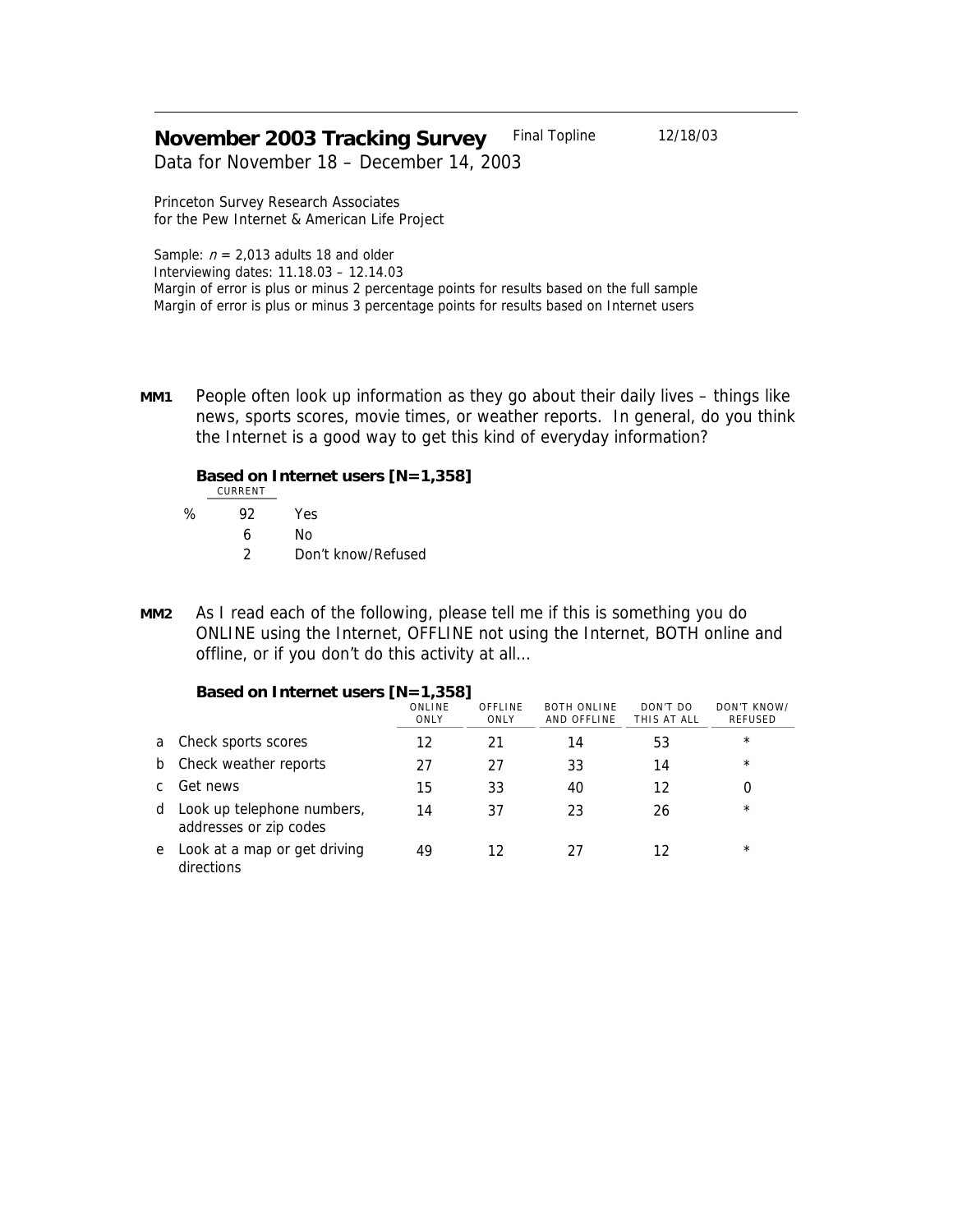## **A1/B1** How often do you do this online?

#### **Based on those who do the activity online**

|   |                                                                | EVERYDAY | <b>SEVERAL</b><br>TIMES A<br>WEEK | SEVERAL<br>TIMES A<br><b>MONTH</b> | LESS<br>OFTEN | DON'T KNOW/<br>REFUSED |
|---|----------------------------------------------------------------|----------|-----------------------------------|------------------------------------|---------------|------------------------|
| a | Check sports scores $[n=358]$                                  | 20       | 41                                | 20                                 | 19            |                        |
| b | Check weather reports $[n=813]$                                | 25       | 30                                | 21                                 | 23            | $\star$                |
|   | Get news $[n=767]$                                             | 40       | 30                                | 14                                 | 15            |                        |
| d | Look up telephone numbers,<br>addresses or zip codes $[n=527]$ | 5        | 18                                | 33                                 | 44            | $\star$                |
| e | Look at a map or get driving<br>directions $[n=1,046]$         |          | Q                                 | 29                                 | 59            | $\star$                |

## **B2** Where do you (INSERT ITEM) MORE OFTEN -- ONline or OFFline?

| <b>Dasculon mose who do the activity both online and online</b> |                                                                |        |         |                       |                        |  |  |
|-----------------------------------------------------------------|----------------------------------------------------------------|--------|---------|-----------------------|------------------------|--|--|
|                                                                 |                                                                | ONLINE | OFFLINE | (VOL) BOTH<br>EQUALLY | DON'T KNOW/<br>REFUSED |  |  |
| a                                                               | Check sports scores $[n=201]$                                  | 32     | 61      |                       |                        |  |  |
|                                                                 | b Check weather reports $[n=459]$                              | 26     | 69      | 5                     | $^{\star}$             |  |  |
| $\mathbf{c}$                                                    | Get news $[n=564]$                                             | 22     | 71      | 8                     | $\star$                |  |  |
|                                                                 | d Look up telephone numbers,<br>addresses or zip codes [n=336] | 34     | 61      | 5                     |                        |  |  |
|                                                                 | e Look at a map or get driving<br>directions $[n=387]$         | 48     | 40      | 10                    |                        |  |  |

#### **Based on those who do the activity both online and offline**

**MM3** Now I'd like you to think about different TASKS or TRANSACTIONS people do in their everyday lives, like banking, shopping, or buying tickets to a concert or movie. In general, do you think the Internet is a good place to do these kinds of everyday tasks or transactions?

# **Based on Internet users [N=1,358]**

|   | CURRENT |     |
|---|---------|-----|
| ℅ | 75      | Yes |

- 22 No
	- 4 Don't know/Refused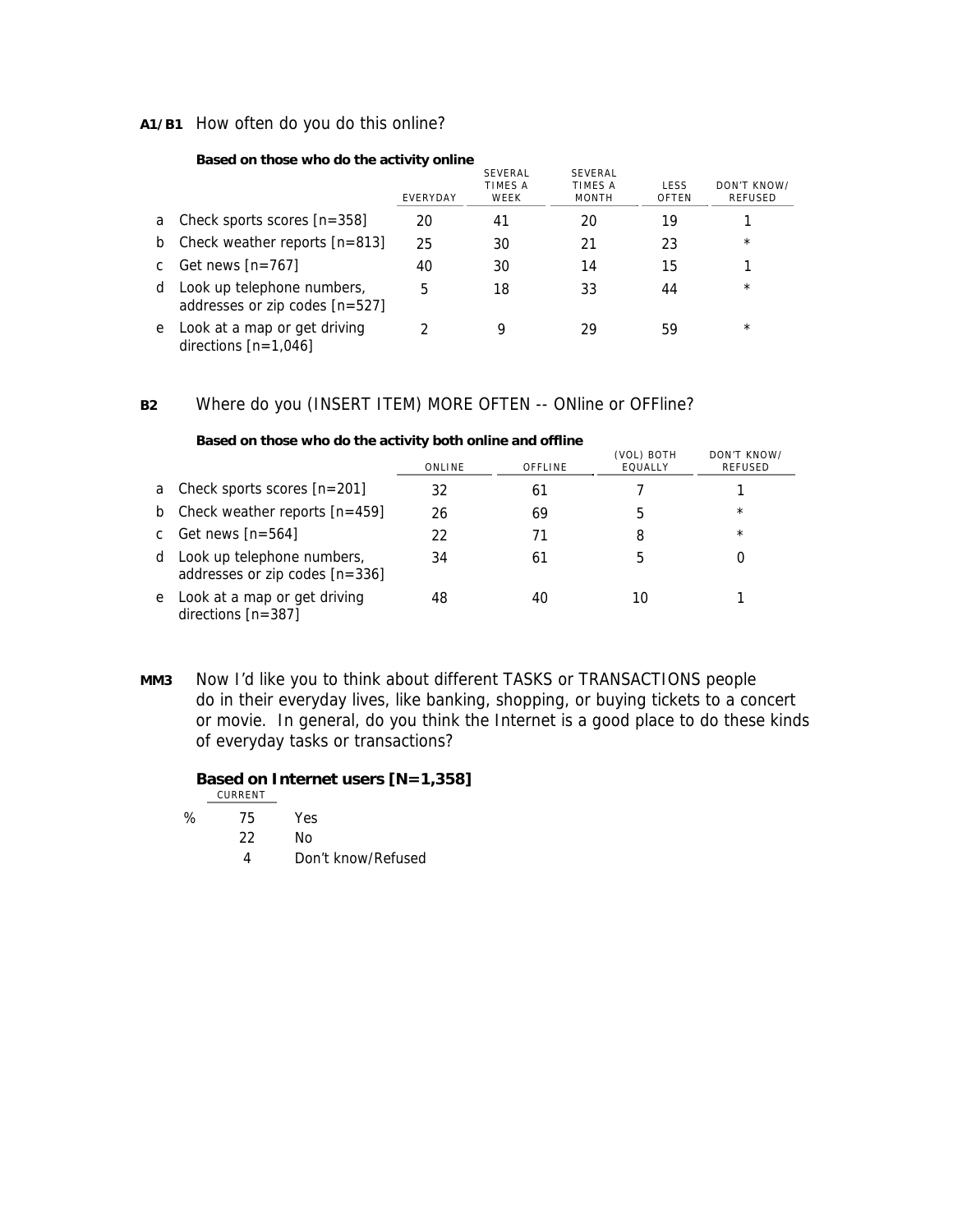**MM4** Please tell me if you do each of the following activities ONline, OFFline, BOTH on-

and offline, or if you don't do the activity at all…

|    | Based on Internet users $[N=1,358]$                                            |                |                 |                                   |                         |                               |  |  |
|----|--------------------------------------------------------------------------------|----------------|-----------------|-----------------------------------|-------------------------|-------------------------------|--|--|
|    |                                                                                | ONLINE<br>ONLY | OFFLINE<br>ONLY | <b>BOTH ONLINE</b><br>AND OFFLINE | DON'T DO<br>THIS AT ALL | DON'T KNOW/<br><b>REFUSED</b> |  |  |
| a  | Pay bills or do your banking                                                   | 16             | 46              | 21                                | 18                      | $\star$                       |  |  |
| b  | But tickets for something like a<br>concert, movie, play or sporting<br>event  | 21             | 33              | 20                                | 26                      | $\star$                       |  |  |
| C. | Purchase everyday items like<br>books, groceries, CDs or<br>prescription drugs |                | 53              | 19                                | 22                      | $\star$                       |  |  |
| d  | Schedule appointments or<br>meetings                                           | 6              | 54              | 9                                 | 31                      | $\star$                       |  |  |

# **A1/B1** How often do you do this online?

#### **Based on those who do the activity online**

|   |                                                                                         | EVERYDAY | <b>SEVERAL</b><br>TIMES A<br>WEEK | SEVERAL<br>TIMES A<br><b>MONTH</b> | LESS<br>OFTEN | DON'T KNOW/<br><b>REFUSED</b> |
|---|-----------------------------------------------------------------------------------------|----------|-----------------------------------|------------------------------------|---------------|-------------------------------|
| a | Pay bills or do your banking<br>$[n=497]$                                               |          | 27                                | 52                                 | 14            | $\star$                       |
| b | But tickets for something like a<br>concert, movie, play or sporting<br>event $[n=560]$ | $\star$  | $\star$                           | 20                                 | 79            | $\star$                       |
| C | Purchase everyday items like<br>books, groceries, CDs or<br>prescription drugs [n=371]  | $\star$  |                                   | 40                                 | 52            |                               |
| d | Schedule appointments or<br>meetings $[n=224]$                                          | 21       | 32                                | 31                                 | 17            | 0                             |

# **B2** Where do you (INSERT SHORTENED ITEM) MORE OFTEN -- ONline or OFFline?

|    | <b>Dasca on mosc who as me astrony both online and online</b> |        |         |                       |                               |
|----|---------------------------------------------------------------|--------|---------|-----------------------|-------------------------------|
|    |                                                               | ONLINE | OFFLINE | (VOL) BOTH<br>EQUALLY | DON'T KNOW/<br><b>REFUSED</b> |
|    | a Pay bills or do your banking<br>$[n=291]$                   | 34     | 54      | 12                    |                               |
| b. | But tickets [n=277]                                           | 38     | b1      | 5                     | $\star$                       |
|    | c Purchase everyday items<br>$[n=277]$                        | 5      | 93      | 2                     |                               |
| d  | Schedule appointments or<br>meetings $[n=130]$                | 39     | 55      | h                     |                               |

**Based on those who do the activity both online and offline**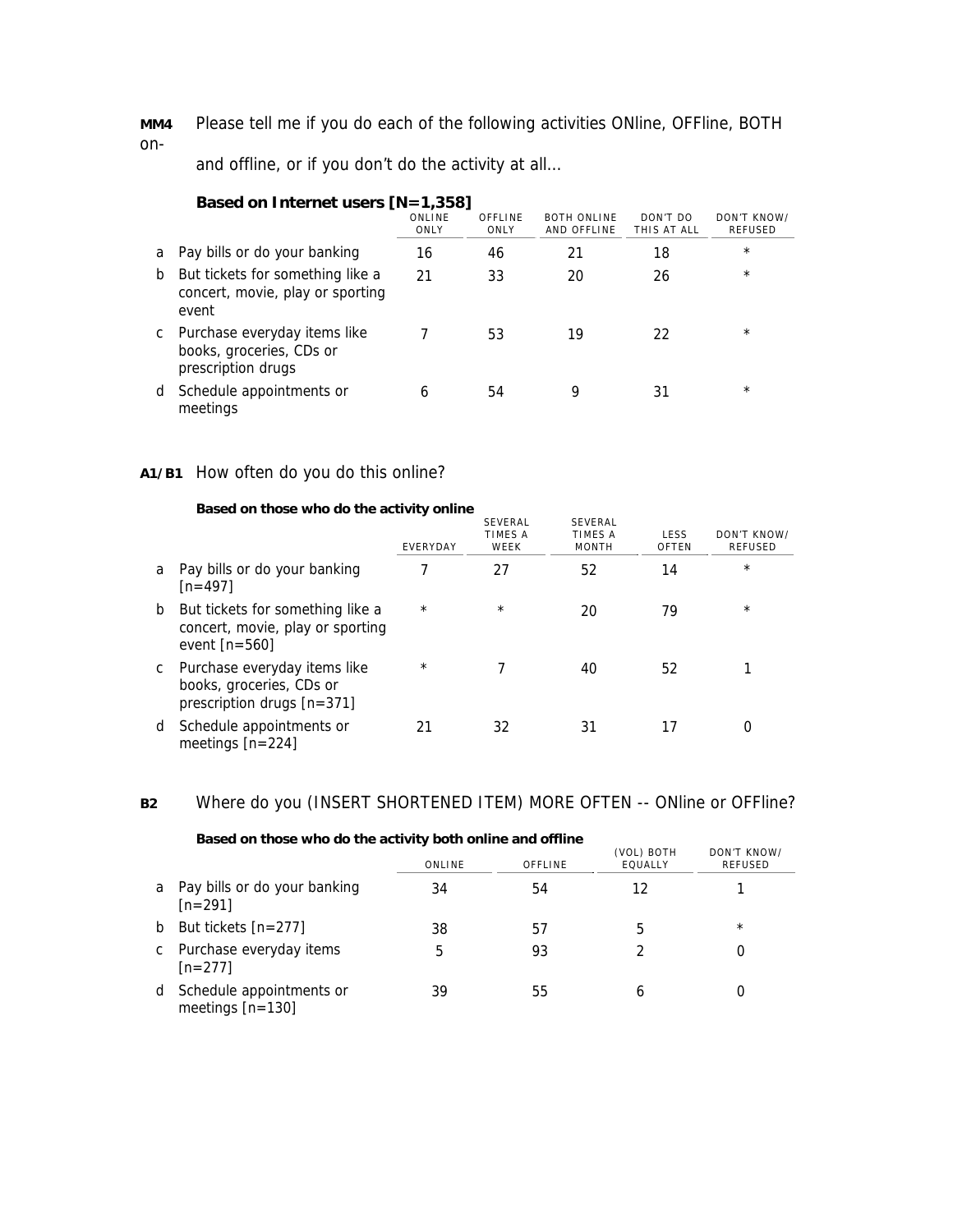**MM5** Now I'd like you to think about the routine ways people INTERACT or COMMUNICATE with one another in their everyday lives, like keeping in touch with friends and family, or sending greetings, cards or invitations. In general, do you think the Internet is a good way to do these kinds of activities?

# **Based on Internet users [N=1,358]**

|   | CURRENT |                    |
|---|---------|--------------------|
| ℅ | 85      | Yes.               |
|   | 14      | N٥                 |
|   |         | Don't know/Refused |

**MM6** Please tell me if you do each of the following things ONline, OFFline, BOTH onand

offline, or if you don't do them at all…

|   | Based on Internet users $[N=1,358]$                                    |                |                 |                                   |                         |                               |  |  |  |
|---|------------------------------------------------------------------------|----------------|-----------------|-----------------------------------|-------------------------|-------------------------------|--|--|--|
|   |                                                                        | ONLINE<br>ONLY | OFFLINE<br>ONLY | <b>BOTH ONLINE</b><br>AND OFFLINE | DON'T DO<br>THIS AT ALL | DON'T KNOW/<br><b>REFUSED</b> |  |  |  |
| a | Communicate with friends or<br>family                                  | 20             | 19              | 56                                | 5                       | $\star$                       |  |  |  |
| b | Send greetings, cards or<br>invitations                                | 14             | 38              | 29                                | 19                      | 0                             |  |  |  |
| C | Plan get togethers or meetings<br>for groups or clubs you belong<br>to | 13             | 35              | 17                                | 34                      | $\star$                       |  |  |  |
| d | Look for new people to meet or<br>date                                 | 3              | 19              | 4                                 | 75                      | $\star$                       |  |  |  |

### **A1/B1** How often do you do this online?

|              | Based on those who do the activity online                                        |          |                            |                                    |               |                               |
|--------------|----------------------------------------------------------------------------------|----------|----------------------------|------------------------------------|---------------|-------------------------------|
|              |                                                                                  | EVERYDAY | SEVERAL<br>TIMES A<br>WEEK | SEVERAL<br>TIMES A<br><b>MONTH</b> | LESS<br>OFTEN | DON'T KNOW/<br><b>REFUSED</b> |
| <sub>a</sub> | Communicate with friends or<br>family $[n=1,046]$                                | 23       | 39                         | 24                                 | 14            | $\star$                       |
| b            | Send greetings, cards or<br>invitations $[n=569]$                                |          | 11                         | 33                                 | 53            | 0                             |
| C            | Plan get togethers or meetings<br>for groups or clubs you belong<br>to $[n=436]$ | 5        | 16                         | 41                                 | 37            | 0                             |
| d            | Look for new people to meet or<br>date $[n=84]$                                  | 13       | 15                         | 27                                 | 44            |                               |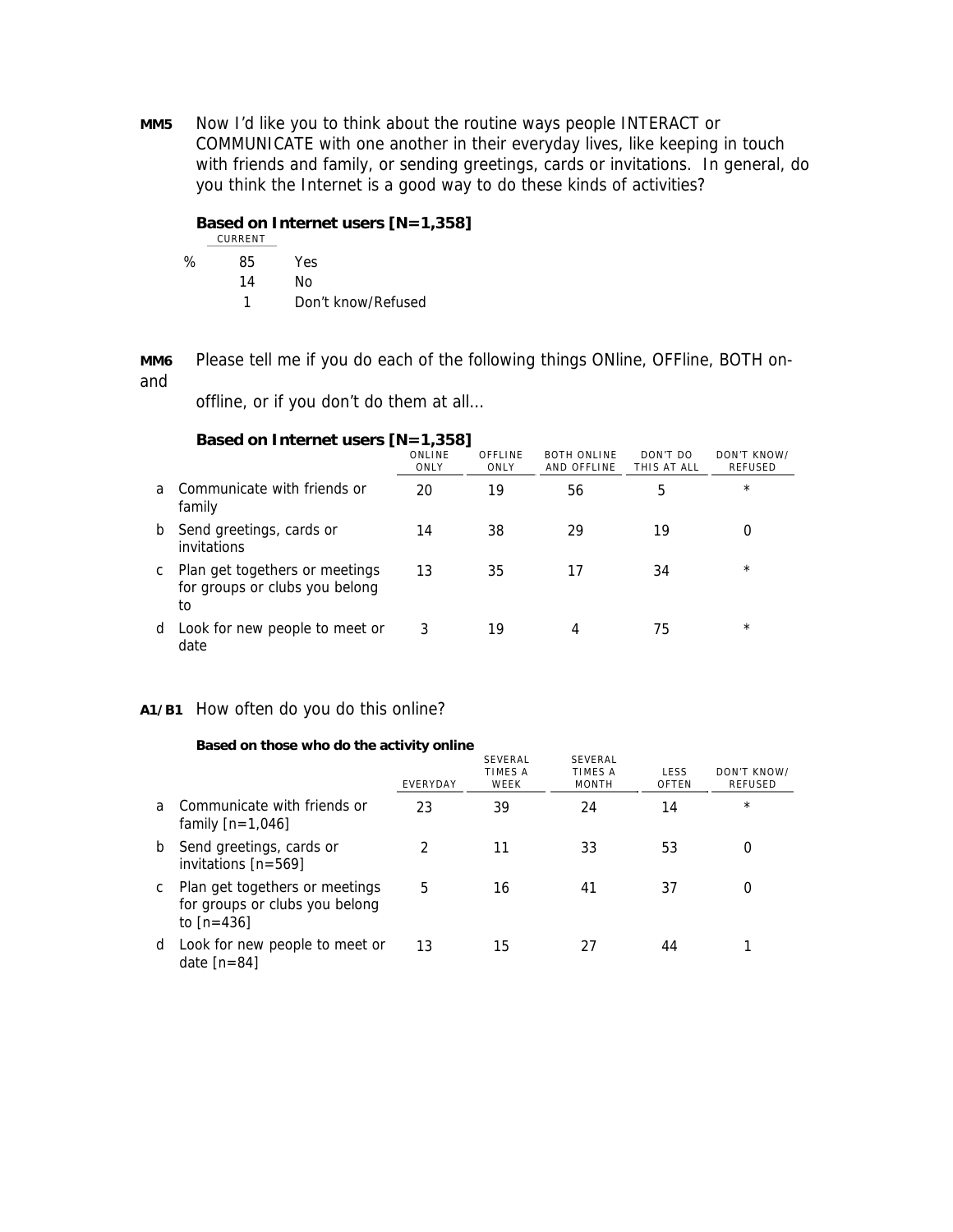## **B2** Where do you (INSERT SHORTENED ITEM) MORE OFTEN -- ONline or OFFline?

| Based on those who do the activity both online and offline |                                                   |        |         |                       |                        |  |  |
|------------------------------------------------------------|---------------------------------------------------|--------|---------|-----------------------|------------------------|--|--|
|                                                            |                                                   | ONLINE | OFFLINE | (VOL) BOTH<br>EQUALLY | DON'T KNOW/<br>REFUSED |  |  |
| a                                                          | Communicate with friends or<br>family $[n=789]$   | 17     | 72      | 11                    |                        |  |  |
| b                                                          | Send greetings, cards or<br>invitations $[n=395]$ | 26     | 66      |                       |                        |  |  |
| C                                                          | Plan get togethers or meetings<br>$[n=252]$       | 24     | 66      | 10                    |                        |  |  |
| d                                                          | Look for new people to meet or<br>date $[n=51]$   | 18     | 60      | 22                    | $\Omega$               |  |  |

**MM7** Now I'd like you to think about the routine things people do for PERSONAL ENJOYMENT or ENTERTAINMENT, like playing games or pursuing hobbies. In general, do you think the Internet is a good place to do these kinds of activities?

# **Based on Internet users [N=1,358]**

CURRENT

% 69 Yes 26 No 5 Don't know/Refused

**MM8** Please tell me if you do each of the following things ONline, OFFline, BOTH onand

offline, or if you don't do them at all…

### **Based on Internet users [N=1,358]**

|              |                                        | ONLINE<br>ONLY | OFFLINE<br>ONLY | <b>BOTH ONLINE</b><br>AND OFFLINE | DON'T DO<br>THIS AT ALL | DON'T KNOW/<br>REFUSED |
|--------------|----------------------------------------|----------------|-----------------|-----------------------------------|-------------------------|------------------------|
| a            | Play games                             | 15             | 40              | 20                                | 26                      |                        |
|              | b Pursue hobbies                       | 8              | 53              | 20                                | 20                      | $\star$                |
| $\mathsf{C}$ | Read for pleasure                      | 4              | 68              |                                   | 17                      |                        |
| d            | Watch videos, previews, or<br>cartoons | 3              | 59              | 8                                 | 30                      |                        |
| e            | Listen to music or radio               | 5              | 61              | 15                                | 13                      | $\star$                |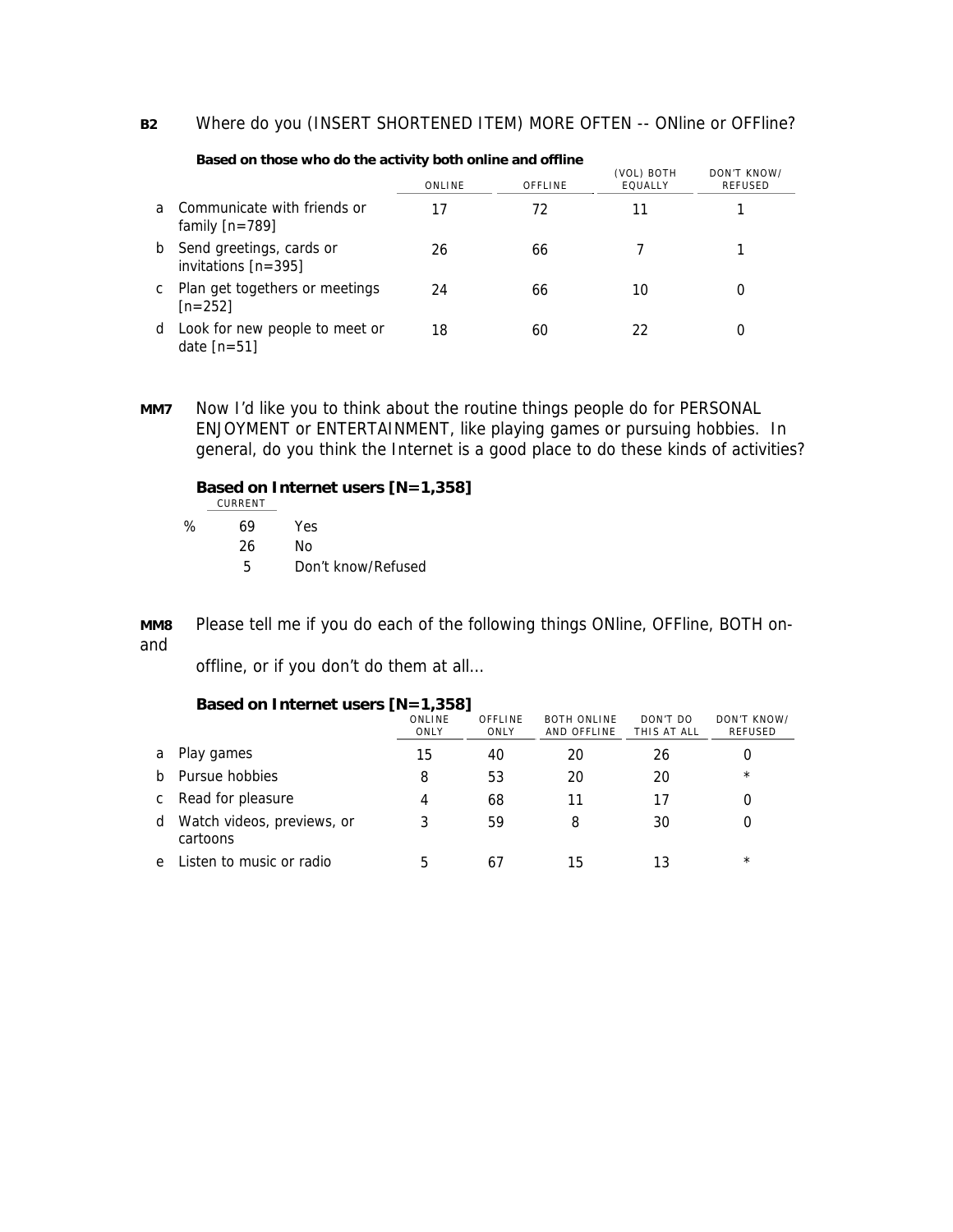### **A1/B1** How often do you do this online?

#### **Based on those who do the activity online**

|              |                                                  | EVERYDAY | <b>SEVERAL</b><br>TIMES A<br>WEEK | SEVERAL<br>TIMES A<br><b>MONTH</b> | LESS<br>OFTEN | DON'T KNOW/<br>REFUSED |
|--------------|--------------------------------------------------|----------|-----------------------------------|------------------------------------|---------------|------------------------|
| a            | Play games $[n=443]$                             | 20       | 32                                | 25                                 | 23            | 0                      |
| b            | Pursue hobbies $[n=374]$                         | 9        | 30                                | 34                                 | 27            | $\star$                |
| $\mathsf{C}$ | Read for pleasure $[n=195]$                      | 22       | 33                                | 26                                 | 19            | 0                      |
| d            | Watch videos, previews, or<br>cartoons $[n=138]$ | 8        | 25                                | 36                                 | 31            | $\star$                |
| e            | Listen to music or radio<br>[n=254]              | 26       | 29                                | 21                                 | 24            | 0                      |

## **B2** Where do you (INSERT ITEM) MORE OFTEN -- ONline or OFFline?

| based on those who do the activity both online and online |                                                 |        |         |                       |                               |  |  |  |
|-----------------------------------------------------------|-------------------------------------------------|--------|---------|-----------------------|-------------------------------|--|--|--|
|                                                           |                                                 | ONLINE | OFFLINE | (VOL) BOTH<br>EQUALLY | DON'T KNOW/<br><b>REFUSED</b> |  |  |  |
|                                                           | a Play games $[n=254]$                          | 33     | 60      |                       | $^{\star}$                    |  |  |  |
|                                                           | b Pursue hobbies $[n=271]$                      | 16     | 68      | 15                    |                               |  |  |  |
|                                                           | c Read for pleasure $[n=148]$                   | 24     | 68      |                       |                               |  |  |  |
| d                                                         | Watch videos, previews, or<br>cartoons $[n=96]$ | 9      | 87      | 4                     | 0                             |  |  |  |
| e                                                         | Listen to music or radio<br>$[n=193]$           | 10     | 84      | 6                     | O                             |  |  |  |

#### **Based on those who do the activity both online and offline**

**MM9** Overall, how much of a role does the Internet play in the way you go about your daily routines and activities?

## **Based on Internet users [N=1,358]**

| CURREN <sup>-</sup><br>$\sim$ |  |
|-------------------------------|--|
|                               |  |

- % 30 A major role,
	- 58 A minor role,
		- 12 Or no role at all?
			- \* Don't know/Refused
- **MM10** What is the single most significant way the Internet affects your daily routines and activities?

### **Based on those for whom the Internet plays a role in daily routines [N=1,197]**  CURRENT

- % 81 Gave verbatim response
	- 14 Nothing/Doesn't really affect my daily routines or activities
	- 5 Don't know/Refused